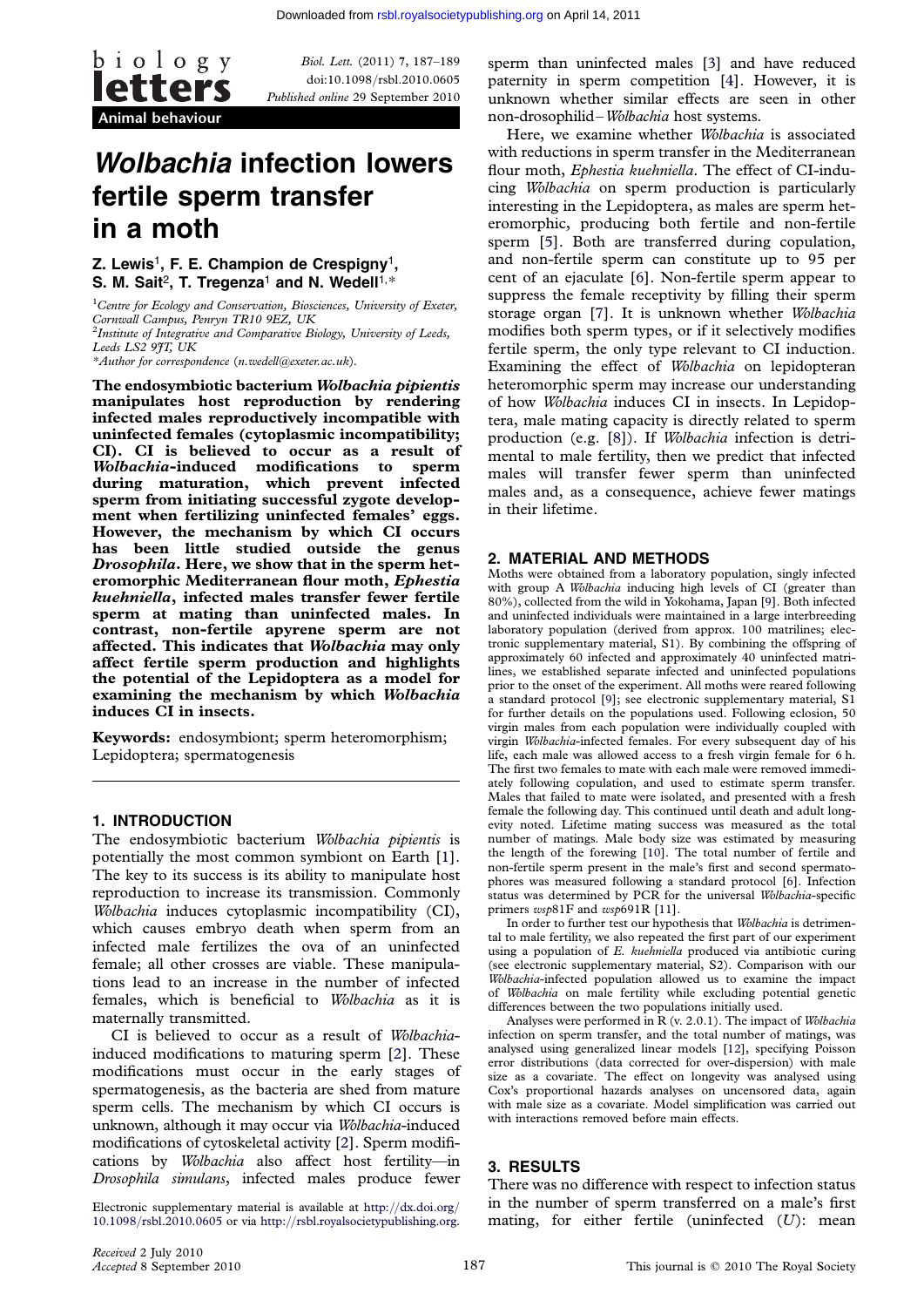

Figure 1. The number of fertile eupyrene sperm transferred by Wolbachia-infected  $(I, n = 24)$  and uninfected  $(U, n = 38)$ males to females on their second mating. Median  $\pm$  upper and lower quartile.

7873 + 961 s.e.; infected (I): 6641 + 939,  $F = 0.097$ ,  $p > 0.7$ , d.f. = 53), or non-fertile sperm (U: 25 751  $\pm$ 2200; I: 26 178  $\pm$  3386, F = 0.002, p > 0.9, d.f. = 47). Wolbachia infection did, however, affect fertile sperm transfer on males' second mating; infected males transferred approximately 38 per cent fewer fertile sperm compared with uninfected males ( $F = 5.80$ ,  $p = 0.0199$ , d.f. = 49, figure 1; fertile sperm transfer was also reduced on a male's third mating)  $(F = 5.25,$  $p = 0.026$ , d.f.  $= 46$ ). In contrast, infection status did not affect the number of non-fertile sperm transferred on a male's second mating (U:  $27042 \pm 3633$ ; I: 27 756  $\pm$  4858,  $F = 0.065$ ,  $p > 0.8$ , d.f. = 49). This result was confirmed using antibiotically cured males (see electronic supplementary material, S2).

There was no effect of *Wolbachia* infection on lifetime number of matings: infected and uninfected males mated on average five times (range  $1-7$ ; s.e.  $\pm$  0.345 and 0.266, respectively;  $F = 0.772$ ,  $p >$ 0.3, d.f.  $=$  59). In addition, there was no difference in size between uninfected and infected males (mean  $\pm$  s.e. mm, U: 6.44  $\pm$  0.035; I: 6.46  $\pm$  0.054,  $F = 0.038$ ,  $p > 0.8$ , d.f. = 79). There was also no effect of Wolbachia infection on adult male longevity  $(\chi^2=2.5, p>0.1)$ , although uninfected males tended to live longer  $(10.7 \pm 0.285$  days) than infected males  $(9.4 + 0.707 \text{ days})$ .

#### 4. DISCUSSION

We found no effect of *Wolbachia* infection status on the number of fertile or non-fertile sperm transferred on a male's first mating. Infected males may eclose with sufficient sperm supplies to produce a 'standard'-sized ejaculate on their first mating. In contrast, Wolbachiainfected males transferred fewer fertile sperm on their second mating. The difference in sperm numbers could be the result of different genetic backgrounds of the infected and uninfected females used to establish the matrilines. However, this is unlikely as moths were maintained in a large interbreeding population, and the infected and uninfected lines were maintained separately for only one generation prior to the start of the experiment (electronic supplementary material, S1). In addition, this finding was subsequently corroborated in a sample of 15 infected and 15 tetracycline-cured males derived from the same population (electronic supplementary material, S2). Similar results have been found in *D. simulans*, where infected males produce 40 per cent fewer spermatocysts and have slower sperm maturation than uninfected males, but this was revealed only in nonvirgin males [[3](#page-2-0)]. Our finding thus mirrors that of Drosophila and is the first evidence that Wolbachia affects sperm production in a non-drosophilid species.

The mechanism by which Wolbachia affects sperm is largely unknown. In D. simulans, Wolbachia is present in developing sperm cysts but removed during spermatid elongation [[2](#page-2-0)]. The removal of the bacteria may be energetically costly, and place constraints on sperm production. The same could be the case in the Lepidoptera. The presence of *Wolbachia* may also directly damage the sperm. In the moth Philudoria potatoria, fertile spermatocytes harbouring large numbers of intracellular bacteria—likely to have been Wolbachia—were altered during the advanced stages of spermatogenesis, causing nuclear degeneration [[13\]](#page-2-0). It is possible that a similar mechanism is responsible for the observed reduction in fertile sperm number in E. kuehniella.

In contrast to our results on fertile sperm, we found no effect of Wolbachia infection on non-fertile sperm transfer. To date, there has been no examination of the impact of Wolbachia infection on non-fertile sperm, although there are several possibilities why Wolbachia may exert a differential effect on fertile and non-fertile sperm. Wolbachia may specifically target fertile sperm because only they are involved in CI induction, or may affect both, but have only a detrimental effect on fertile sperm. There may be differences between fertile and non-fertile sperm in sensitivity to *Wolbachia* manipulation; fertile spermatogenesis is known to be more sensitive to both genetic and experimental manipulation (e.g. [[14\]](#page-2-0)). It could also be due to differences in the timing and duration of Wolbachia exposure during spermatogenesis. In the Lepidoptera, fertile spermatogenesis begins in the larvae and stops in the pupae, but non-fertile spermatogenesis begins close to pupation and continues in the adult [\[14](#page-2-0)]. In addition, the duration of meiosis differs markedly between non-fertile and fertile sperm, with non-fertile meiosis lasting a considerably shorter time [[15\]](#page-2-0). Finally, the differential effect of Wolbachia may arise as a consequence of their dichotomous spermatogenesis. CI modification of sperm involves changes in sperm nuclear function and in Drosophila melanogaster at least, Wolbachia does not appear to disrupt any extra-nuclear sperm factors [\[16](#page-2-0)]. Therefore in the Lepidoptera, it is possible that Wolbachia cannot adversely affect apyrene sperm as they lack nuclei. These explanations are not necessarily mutually exclusive, and some or all of them may contribute to the observed differences.

We found no difference between infected and uninfected males in lifetime number of matings. In many insects including Lepidoptera, mating capacity is